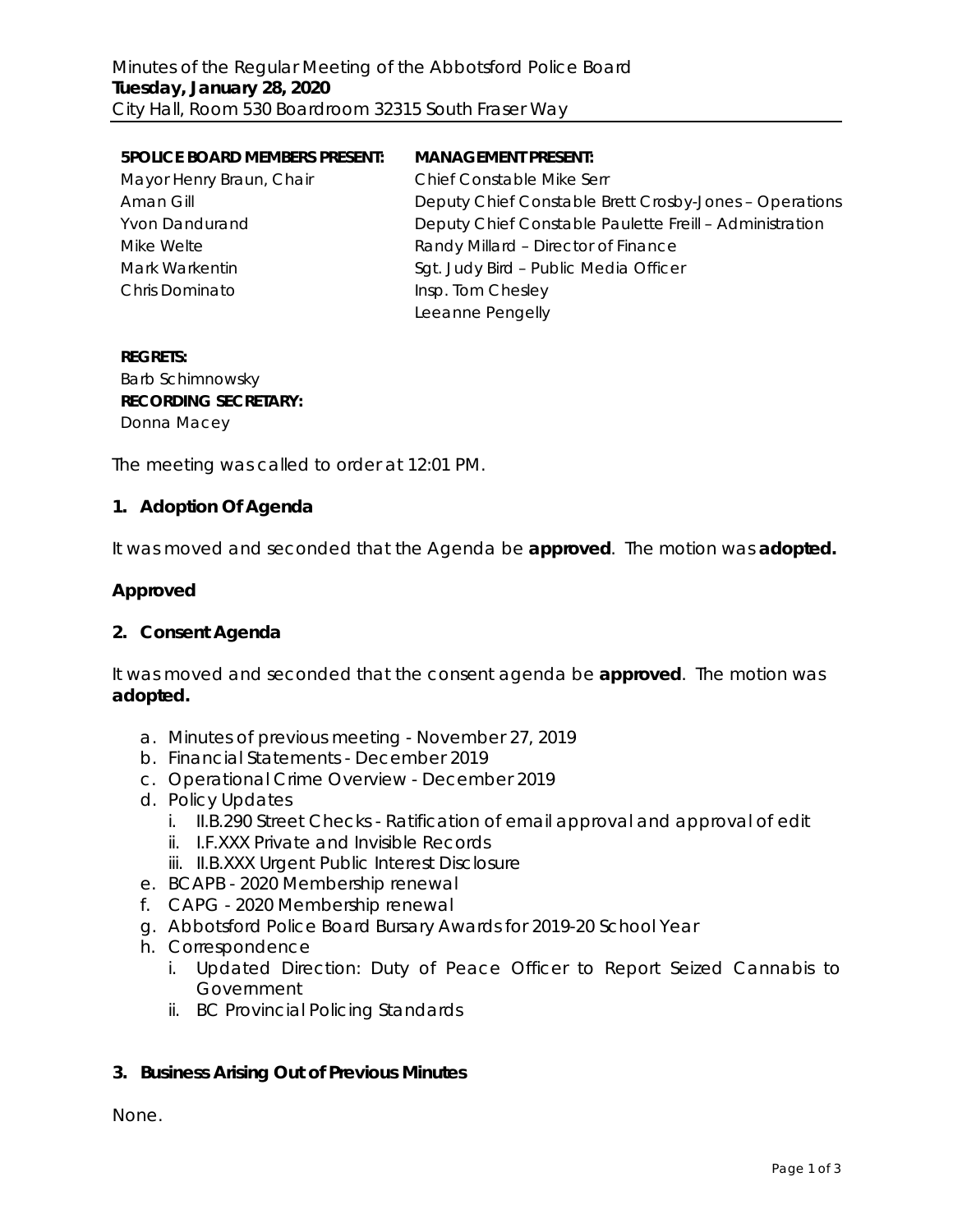## **4. 2020 Strategic Plan**

Chief Serr reported on the 2020 Strategic Plan. The achievements of the previous year's goals and objectives were reviewed, notably, the initiatives to disrupt gang violence and the many efforts in improve road safety. It was noted that Abbotsford was the only city in the Fraser Valley that seen a reduction in property crime offence.

The Street Order Enhancement initiative that will form the 2020 Strategic Plan was discussed, noting that efforts to address the growing issues/challenges that the community faces on the streets is a priority.

It was moved and seconded that the report on the 2020 Strategic Plan be **received**. The motion was **adopted.**

#### **5. Chief's Report**

Chief Serr reported on the following:

- Gang Prevention Coordinator candidates identified and hoping to have a decision by first or second week of March. This position is provincial funded and will not cost the taxpayer.
- An initiative is underway to improve online reporting options. The improvements will speed up the process for reporting and improve the experience for citizen who have a crime to report.

## **6. BCAPB**

- a. Aman Gill reported on recent activities by the executive board, noting preparation for the upcoming conference and AGM in Victoria.
- b. 2020 Conference and AGM Victoria, BC | March 5-7, 2020
- c. Appointment of Executive Donna Macey to email Board to determine authorized and alternate representative and confirm decision with BCAPB.

## **7. CAPG**

- a. CAPG AGM Call for Resolutions Resolutions are due April 1, 2020
- b. CAPG Conference Victoria, BC | August 20-23, 2020 currently no recommendation for attendance.